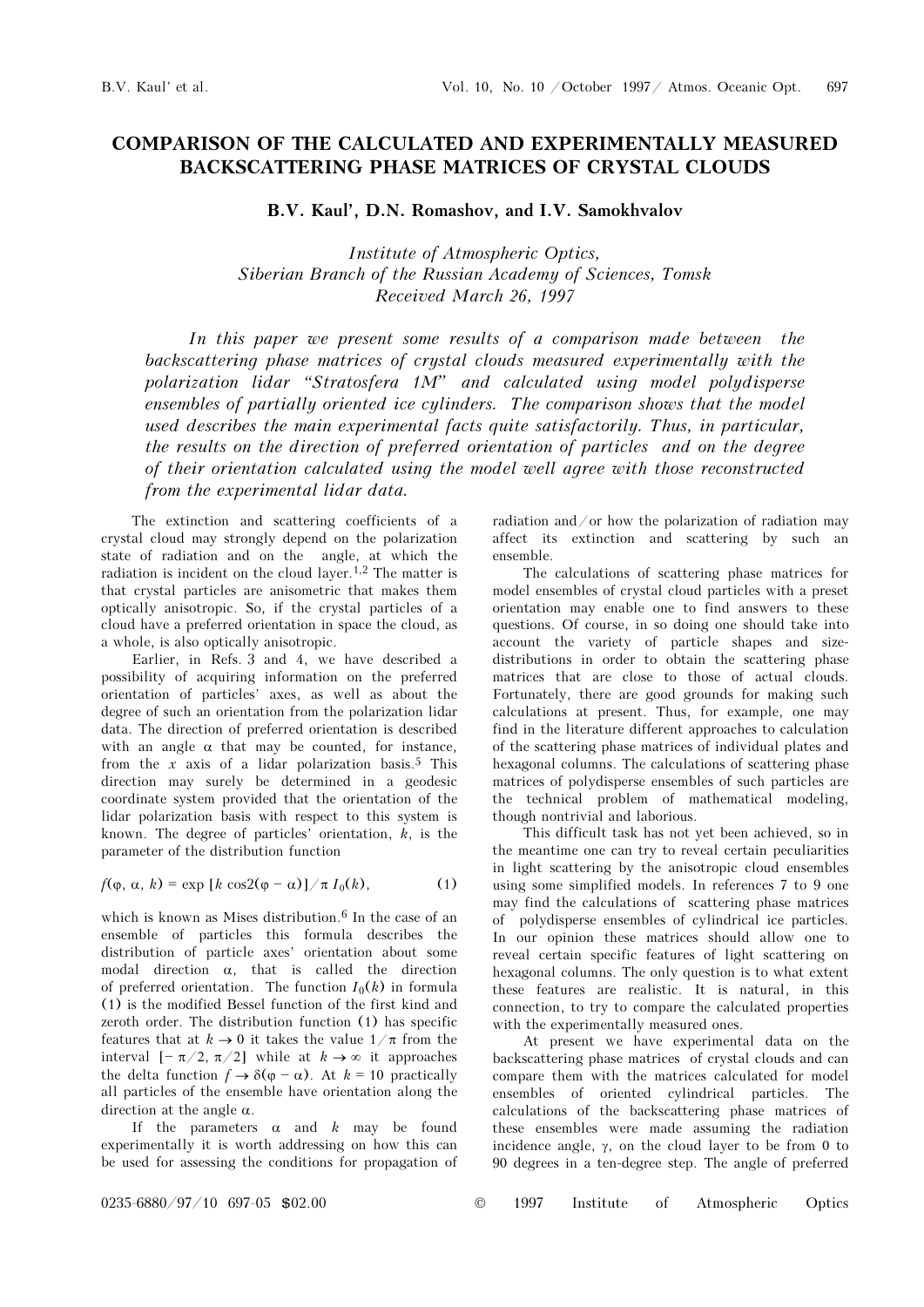orientation of particles,  $\alpha$ , was set, in the calculations, within the interval from 0 to 180 degrees in a step of 3 degrees. The parameter  $k$  of the Mises distribution varied from 0 to 3 in a step of 0.5.

Using the procedure of search on this three dimensional grid we identify the matrix that is most close to the experimentally measured one. The criterion of closeness used is the minimum of the discrepancy

$$
\delta = \left(\sum_{i=1}^{4} \sum_{j=1}^{4} (m_{ij} - m'_{ij})^2\right)^{1/2},\tag{2}
$$

where  $m_{ij}$  and  $m'_{ij}$  are the elements of the experimental and calculated matrices compared.

The results of a comparison made among five couples of the matrices are given in the Table I. The

upper row of data for each matrix presents the experimental values. The closest values of the matrix elements calculated on a three-dimensional grid  $(\gamma, k, \alpha)$ are given in the second line while that obtained on a twodimensional grid ( $\gamma = 0$ , k,  $\alpha$ ) in the third one. Note that in all the cases presented the experimental sounding was carried out along the zenith direction ( $\gamma = 0$ ).

The data presented in the table show that the matrices calculated for a slant incidence  $(y \neq 0)$  of radiation on the cloud layer agree with the experimentally measured ones better, except for the fifth matrix. However, the discrepancies vary not very strongly, except in one case. Moreover, if one averages the discrepancy value over eight matrix elements involved into the comparison its mean value is close to the experimentally assessed value of the measurement error  $\delta = \pm 0.04$  (see Ref. 5).

TABLE I. Comparison between the experimentally measured (the upper line) and calculated (two lower lines) backscattering phase matrices.

| N              | $v^0$          | $\boldsymbol{k}$  | $\alpha^0$     | $m_{22}$ | $m_{33}$  | $m_{44}$                 | $m_{12}$                 | $m_{13}$                                | $m_{34}$         | $m_{24}$                        | $m_{23}$ | $\delta$ |
|----------------|----------------|-------------------|----------------|----------|-----------|--------------------------|--------------------------|-----------------------------------------|------------------|---------------------------------|----------|----------|
|                | $\theta$       | 2.25              | 90             | 0.81     | $-0.60$   | $-0.38$                  | 0.39                     | 0.00                                    | 0.31             | 0.00                            | 0.00     |          |
| $\mathbf{1}$   | 30             | 3.0               | 90             | 0.867    | $-0.639$  | $-0.507$                 | 0.433                    | $-0.002$                                | 0.125            | $-0.004$                        | 0.000    | 0.31     |
|                | $\theta$       | 2.5               | 90             | 0.752    | $-0.439$  | $-0.192$                 | 0.174                    | 0.007                                   | 0.123            | $-0.002$                        | 0.001    | 0.48     |
|                |                |                   |                |          |           |                          |                          |                                         |                  |                                 |          |          |
|                | $\theta$       | 1.0               | 169.8          | 0.62     | $= 0.55$  | $= 0.15$                 | 0.00                     | 0.00                                    | $-0.32$          | $-0.12$                         | 0.00     |          |
| $\overline{2}$ | 10             | 1.0               | 168.0          | 0.534    | $= 0.468$ | $-0.012$                 |                          | $-0.040 - 0.015 - 0.294$                |                  | $-0.124$                        | 0.031    | 0.20     |
|                | $\overline{0}$ | 1.0               | 168.0          | 0.513    | $-0.423$  |                          |                          | $0.044 - 0.005 - 0.002 - 0.297 - 0.117$ |                  |                                 | 0.022    | 0.25     |
|                |                |                   |                |          |           |                          |                          |                                         |                  |                                 |          |          |
|                | $\overline{0}$ | 2.3               | $\mathbf{0}$   | 0.78     | $-0.55$   | $-0.35$                  | $-0.43$                  | 0.00                                    | $-0.28$          | 0.00                            | 0.00     |          |
| 3              | 30             | 3.0               | $\theta$       | 0.870    |           | $-0.636 - 0.507$         | $-0.433$                 |                                         | $-0.015 - 0.125$ | $-0.005 - 0.00$                 |          | 0.37     |
|                | $\overline{0}$ | 3.0               | $\overline{0}$ | 0.784    |           | $-0.408 - 0.192 - 0.181$ |                          |                                         |                  | $0.009 - 0.130 - 0.013 - 0.004$ |          | 0.46     |
|                |                |                   |                |          |           |                          |                          |                                         |                  |                                 |          |          |
|                | $\theta$       | 2.7               | 70.1           | 0.32     | $-0.10$   | 0.58                     | 0.56                     | 0.38                                    | $-0.27$          | $-0.20$                         | 0.21     |          |
| 4              | 60             | 3.0               | 75.0           | 0.362    | 0.005     | 0.643                    | 0.471                    | 0.273                                   | $-0.150$         | $-0.087$                        | 0.320    | 0.37     |
|                | $\theta$       | 2.0               | 75.0           | 0.525    | $-0.367$  | 0.107                    | $-0.025$                 | $-0.013$                                | $-0.238 - 0.135$ |                                 | 0.138    | 1.16     |
|                |                |                   |                |          |           |                          |                          |                                         |                  |                                 |          |          |
|                | $\theta$       | $\qquad \qquad -$ | 172.6          | 0.65     | $-0.65$   | $-0.35$                  | $= 0.15$                 | 0.00                                    | $-0.10$          | $-0.05$                         | 0.00     |          |
| 5              | $\mathbf{0}$   | 1.5               | 177            | 0.716    | $-0.593$  | $-0.310$                 | $-0.090 - 0.011$         |                                         | $-0.086$         | $-0.034$                        | 0.006    | 0.13     |
|                | $\theta$       | 1.5               | 177            | 0.716    | $-0.593$  |                          | $-0.310 - 0.090 - 0.011$ |                                         | $-0.086 - 0.034$ |                                 | 0.006    | 0.13     |

As to the better coincidence of the data calculated for  $\gamma \neq 0$ , we do not consider this fact to be an evidence of the cloud particles' tilt along a preferred direction, though we admit such a possibility, especially in the fourth case. On the whole, we would consider the parameter  $\gamma$  to be rather a fitting parameter that masks the difference between the actual ensemble of cloud particles and the model used. At the same time it is worth noting that the orientation parameters  $k$ and  $\alpha$  only slightly vary with variations in γ, being in a good agreement with the experimental values, except in the case with the fifth matrix. The latter case has to be analyzed separately, since it is most likely that it is a result of the measurement errors. The matter is that in spite of a minimal discrepancy and a good agreement between the  $\gamma$  values

the backscattering phase matrix measured experimentally does not agree well with the model ensemble of axially symmetric particles used. As follows from this model, if the equality  $m_{22} = - m_{33}$  holds, then the equality  $m_{12} = 0$ should also hold. At the same time, the experiment gives a value of this matrix element that differs from zero. It also follows from this model that at  $m_{22} = - m_{33}$  the k parameter should take zero value, or in other words no orientation of particles occurs. However, the angle  $\alpha$  of the direction of preferred orientation estimated from the ratio between the elements  $m_{12}$  and  $m_{13}$  equals 180° (or  $0^{\circ}$ , what is the same) and takes the value of 165.3° when estimated from the ratio of the elements  $m_{34}$  and  $m_{24}$ . In the table we give the average value. This disagreement may be removed if both  $m_{22}$  and  $m_{33}$  are increased by theamount  $\delta = 0.04$  that equals the measurement error. In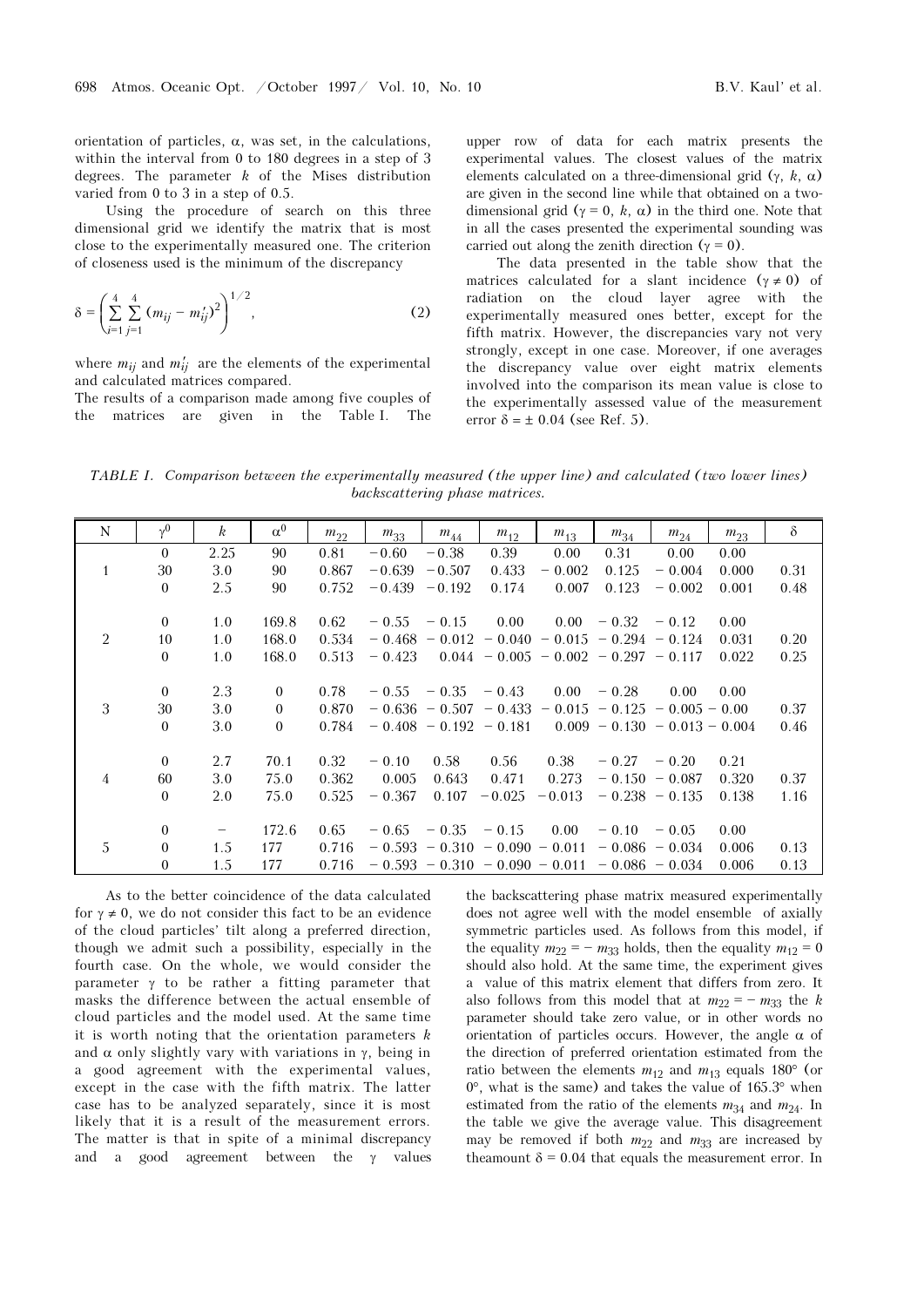that case we also obtain that  $k = 1.1$ .

The above analysis, though very brief, clearly demonstrates that large errors may occur in the parameters of particles′ orientation when determining them from a small difference between two values or from the ratios of the small values. It is also obvious that the instrumentation we have now is capable of reliably acquiring data on the particles' orientation provided that it is well pronounced. In this connection we may state that the problem of the measurement accuracy improvement is still urgent.

It is also evident that use of quite a simple model of the cloud particles' ensemble can hardly provide for a good quantitative agreement between the calculated and measured backscattering phase matrices. In that case no reliable predictions of the scattering properties of such ensembles can be done for other scattering angles. However, one may see from the above that the discrepancies are not very strong. That, in its turn, is indicative of the model ability to correctly describe the basic features of the field of radiation scattered by an optically anisotropic cloud.

Let us now consider the case of light scattering by an ensemble of cylindrical particles with their long axes oriented randomly in a horizontal plane, paying special attention to one particular result that follows from this scheme.

Figure 1 shows surfaces that represent the function  $m_{12}(\theta, \varphi)$ , i.e., of the element  $m_{12}$  of the normalized backscattering phase matrix for all scattering angles at different γ angles of the radiation incidence onto a cloud layer. The top left plot shows, for a comparison, the  $m_{12}(\theta, \varphi)$  surface calculated for the ensemble of particles oriented in space totally randomly.



FIG. 1. Spatial angular behavior of the  $m_1(0, \varphi)$  matrix element at different  $\gamma$  angles of the radiation incidence onto a cloud layer.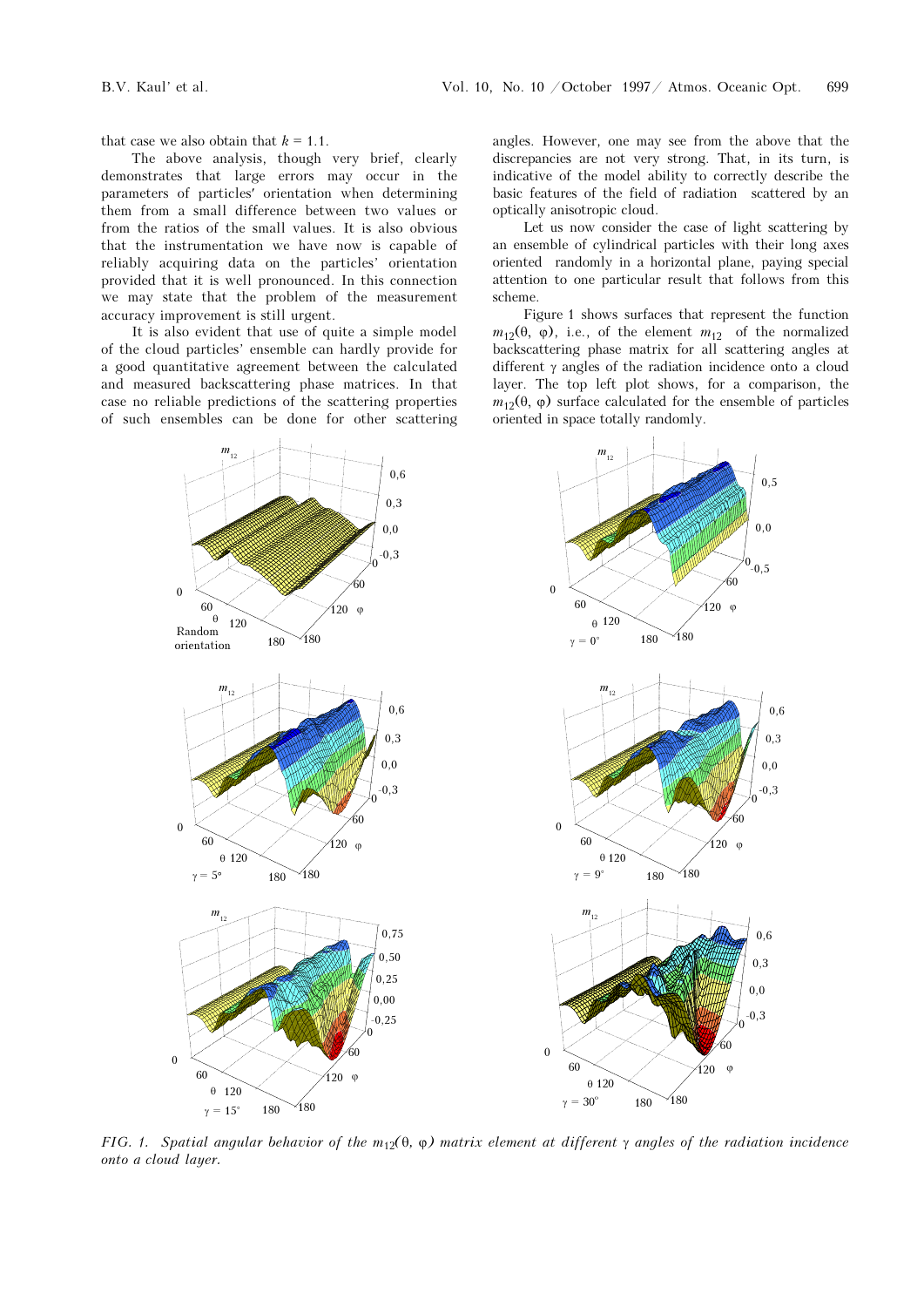

FIG. 2. Profiles of the normalized Stokes parameter q of lidar returns measured at different angles between the lidar optical axis and zenith direction. The Stokes parameters have been measured at two polarization states of sounding radiation: at the polarization  $(1,-1,0,0)$  - left curves, and  $(1,1,0,0)$  - curves to the right.

Taking into account the fact that normally lidar sensing of clouds is performed at a fixed θ angle of 180° we may compare only the curves lying in the cross-section  $m_{12}(180^{\circ}, \varphi)$  of this surface. But, in order to do this one should have a possibility of varying the angle  $\varphi$  by rotating the lidar itself or its polarization basis about its optical axis. Unfortunately, the construction of our lidar does not enable us to do this. However, we may vary the angle of the radiation incidence onto the cloud layer, what enables us to compare the points  $m_{12}(\pi, 0, \gamma)$  from the family of surfaces  $m_1$ <sub>2</sub>(θ, φ, γ).

Figure 2 shows profiles of the normalized Stokes parameter q of the backscatter measured at different angles of the radiation incidence onto the layer. Using this data one may calculate the profiles of the element  $m_{12}$ . The element  $m_{12} = 0$  in the layer at heights from